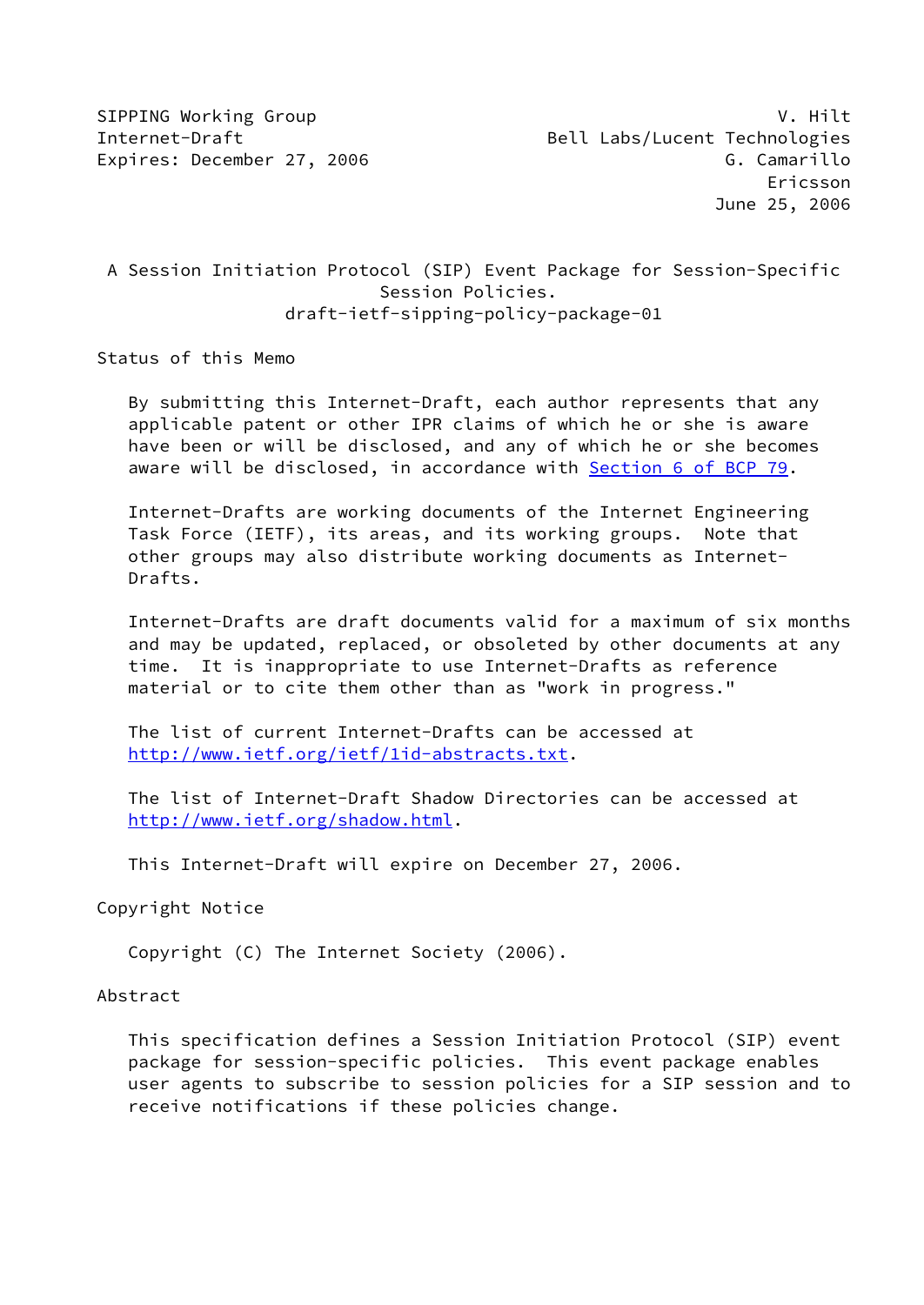| Internet-Draft | Session Policy Event Package |  | June 2006 |  |
|----------------|------------------------------|--|-----------|--|
|                |                              |  |           |  |

# Table of Contents

| $\mathbf{\underline{1}}$ . |                                                                |  |  |  |  |
|----------------------------|----------------------------------------------------------------|--|--|--|--|
| 2.                         |                                                                |  |  |  |  |
|                            | $\underline{3}$ . Event Package Formal Definition 4            |  |  |  |  |
| 3.1.                       |                                                                |  |  |  |  |
|                            | 3.2. Event Package Parameters 4                                |  |  |  |  |
|                            |                                                                |  |  |  |  |
| 3.4.                       | Subscription Duration 6                                        |  |  |  |  |
| 3.5.                       |                                                                |  |  |  |  |
| 3.6.                       | Subscriber generation of SUBSCRIBE requests $\frac{7}{2}$      |  |  |  |  |
| 3.7.                       | Notifier processing of SUBSCRIBE requests $\frac{7}{2}$        |  |  |  |  |
| 3.8.                       | Notifier generation of NOTIFY requests 8                       |  |  |  |  |
|                            | <u>3.9</u> . Subscriber processing of NOTIFY requests <u>9</u> |  |  |  |  |
|                            | $3.10$ . Handling of forked requests 9                         |  |  |  |  |
|                            |                                                                |  |  |  |  |
|                            |                                                                |  |  |  |  |
|                            |                                                                |  |  |  |  |
|                            | <u>4</u> . Security Considerations <u>12</u>                   |  |  |  |  |
| 5.                         |                                                                |  |  |  |  |
|                            |                                                                |  |  |  |  |
|                            | Appendix A. Acknowledgements 14                                |  |  |  |  |
|                            |                                                                |  |  |  |  |
|                            |                                                                |  |  |  |  |
|                            | 6.2. Informative References 14                                 |  |  |  |  |
|                            |                                                                |  |  |  |  |
|                            | Intellectual Property and Copyright Statements 16              |  |  |  |  |
|                            |                                                                |  |  |  |  |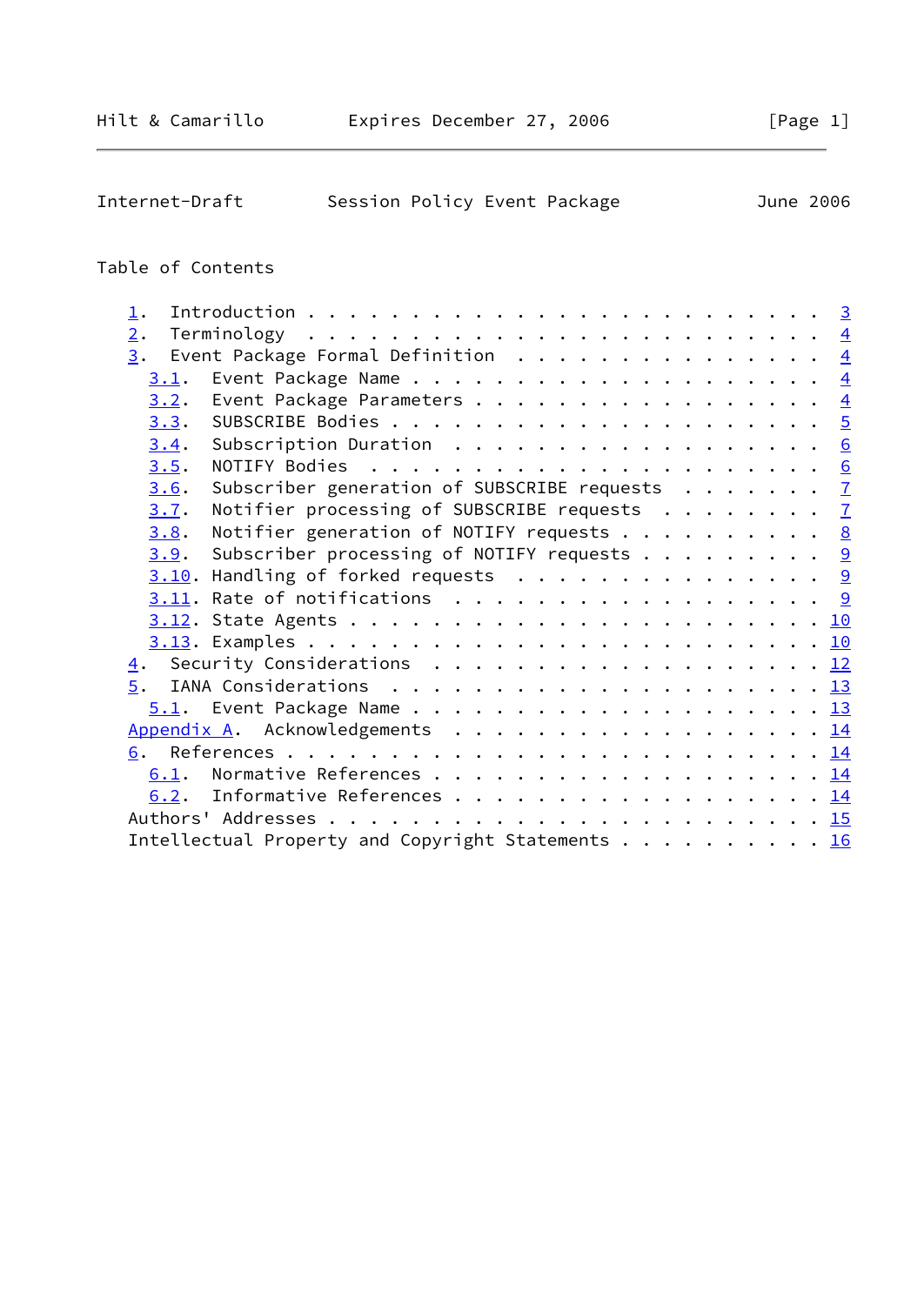Hilt & Camarillo Expires December 27, 2006 [Page 2]

<span id="page-2-1"></span>

| Internet-Draft | Session Policy Event Package |  | June 2006 |
|----------------|------------------------------|--|-----------|
|----------------|------------------------------|--|-----------|

#### <span id="page-2-0"></span>[1](#page-2-0). Introduction

 The Framework for Session Initiation Protocol (SIP) [\[5](#page-15-4)] Session Policies [\[6\]](#page-15-5) specifies a protocol framework for session policies. The framework enables a proxy to define and impact policies on sessions such as the codecs or media types to be used. More details on session policies can be found in  $[6]$  $[6]$ .

 Two types of session policies exist: session-specific and session independent policies. Session-specific policies are policies that are created for one particular session, based on the session description of this session. They enable a network intermediary to inspect the session description a UA is proposing and to return a policy specifically generated for this session description. For example, an intermediary could open pinholes in a firewall/NAT for each media stream in a session and return a policy that replaces the internal IP addresses and ports with external ones. Since session specific policies are tailored to a session, they only apply to the session they are created for. A user agent requests session-specific policies on a session-by-session basis at the time a session is created and the session description is known. Session-independent policies on the other hand are policies that are created independent of a session and generally apply to the SIP sessions set up by a user agent (see  $[6]$  $[6]$ ).

The Framework for SIP Session Policies  $[6]$  $[6]$  defines a mechanism that enables UAs to discover the URIs of session-specific policy servers.

 This specification defines a mechanism that enables UAs to contact policy servers, provide information about the current session to the policy server and to receive session policies and updates to these policies in response. The mechanism is realized by enabling UAs to subscribe to the session-specific policies on a policy server. This specification defines a SIP event package  $[4]$  $[4]$  for subscriptions to session-specific policies.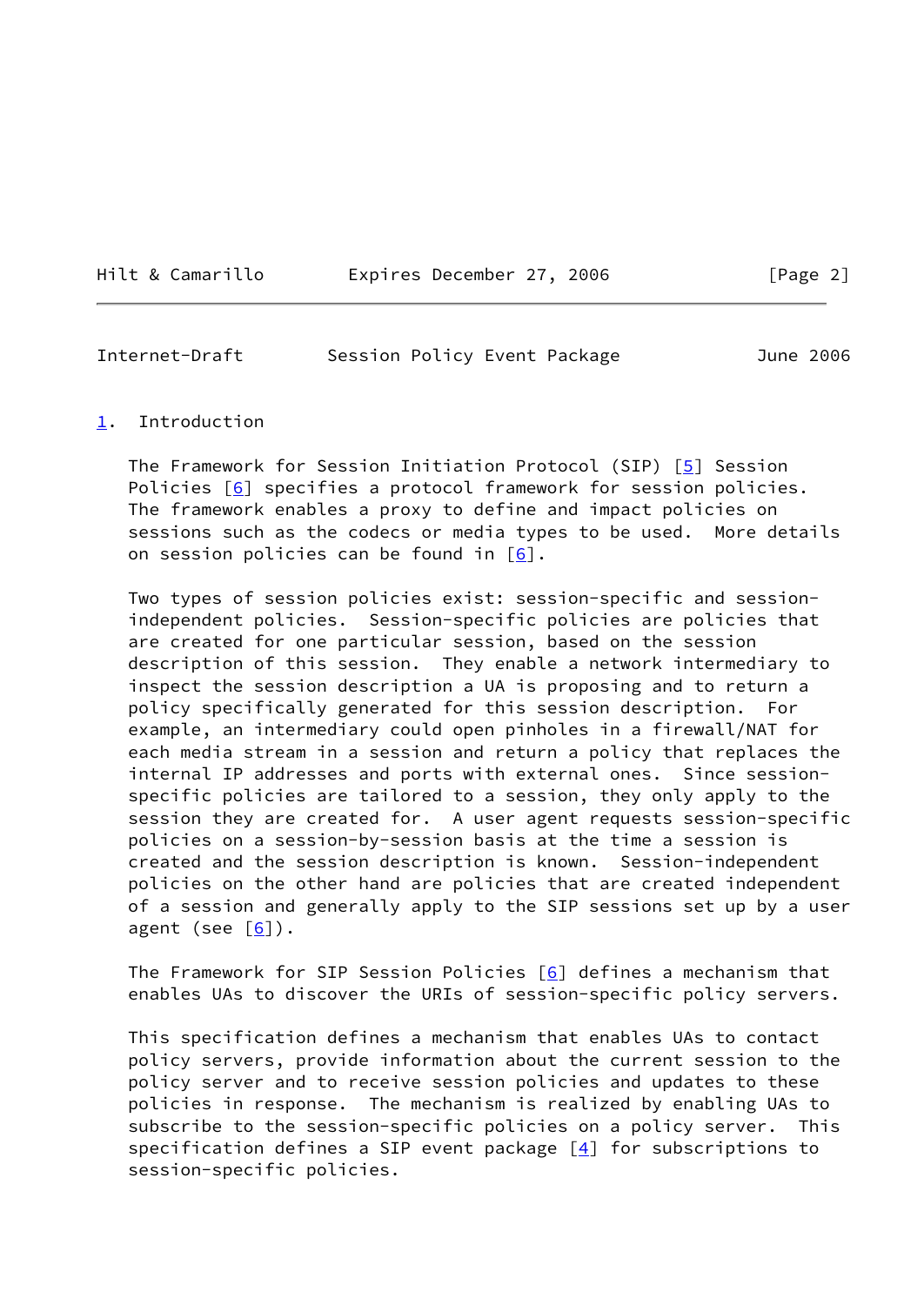Subscribing to session-specific policies involves the following steps  $(see [6]):$  $(see [6]):$  $(see [6]):$ 

- 1. A user agent submits the details of the session it is trying to establish to the policy server and asks whether a session using these parameters is permissible. For example, a user agent might propose a session that contains the media types audio and video.
- 2. The policy server generates a policy decision for this session and returns the decision to the user agent. Possible policy decisions are (1) to deny the session, (2) to propose changes to the session parameters with which the session would be acceptable, or (3) to accept the session as it was proposed. An

| Hilt & Camarillo | Expires December 27, 2006 |  | [Page 3] |
|------------------|---------------------------|--|----------|
|------------------|---------------------------|--|----------|

<span id="page-3-1"></span>

| Internet-Draft | Session Policy Event Package | June 2006 |
|----------------|------------------------------|-----------|
|                |                              |           |

 example for a policy decision is to disallow the use of video but agree to all other aspects of the proposed session.

 3. The policy server can update the policy decision at a later time. A policy decision update can, for example, require additional changes to the session (e.g. because the available bandwidth has changed) or deny a previously accepted session (i.e. disallow the continuation of a session).

 The event package for session-specific policies enables a user agent to subscribe to the policies for a SIP session following the above abstract model. The subscriber initiates a subscription by submitting the details of the session it is trying to establish to the notifier (i.e. the policy server) in the body of a SUBSCRIBE request. The notifier uses this information to determine the policy decision for this session. This policy decision is the resource to which the subscriber is subscribing. The notifier conveys the initial policy decision to the subscriber in a NOTIFY request and all changes to this decision in subsequent NOTIFY requests.

<span id="page-3-0"></span>[2](#page-3-0). Terminology

 In this document, the key words "MUST", "MUST NOT", "REQUIRED", "SHALL", "SHALL NOT", "SHOULD", "SHOULD NOT", "RECOMMENDED", "NOT RECOMMENDED", "MAY", and "OPTIONAL" are to be interpreted as described in  $BCP$  14, [RFC 2119](https://datatracker.ietf.org/doc/pdf/rfc2119) [[1\]](#page-15-7) and indicate requirement levels for compliant implementations.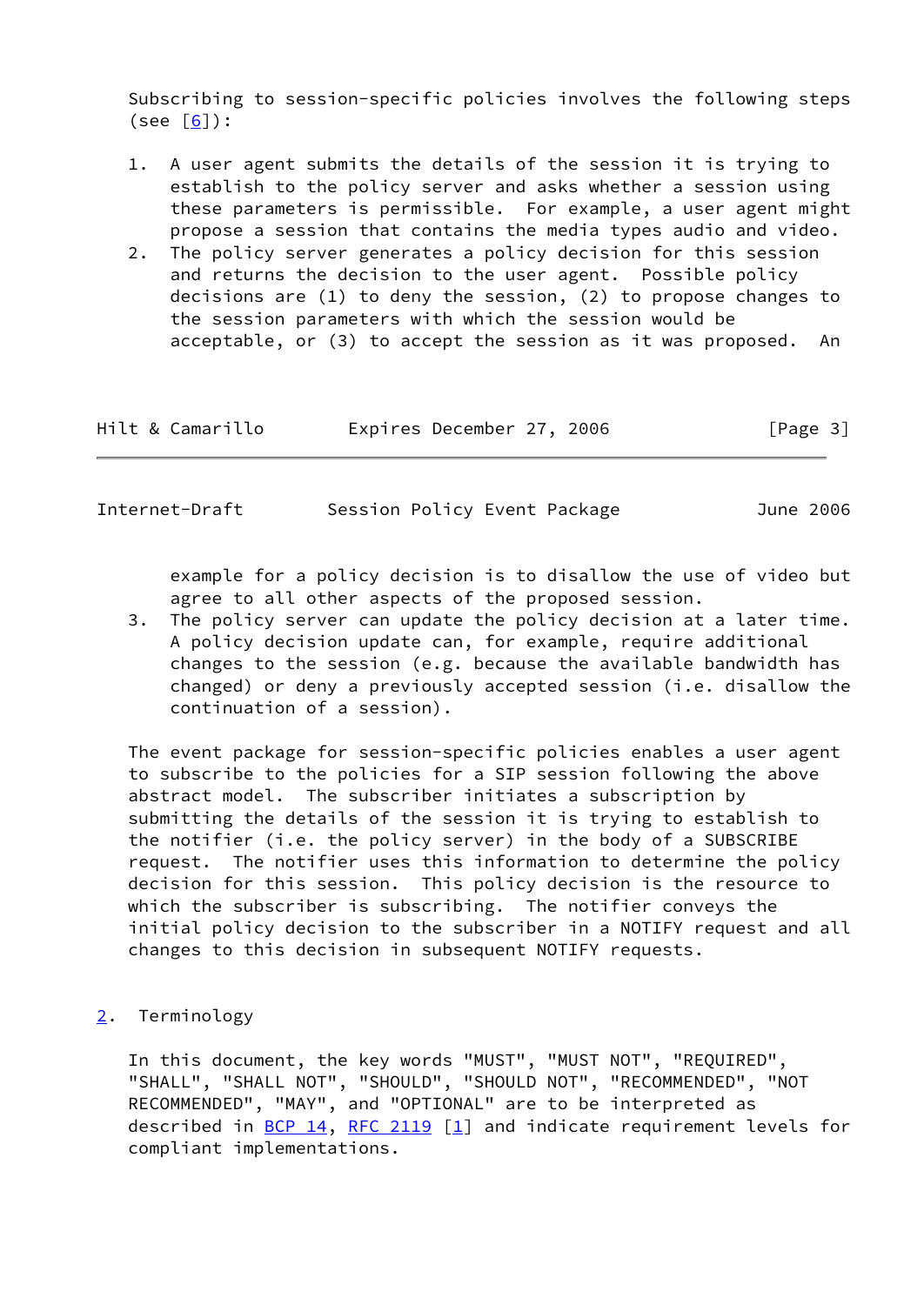#### <span id="page-4-0"></span>[3](#page-4-0). Event Package Formal Definition

 This document provides the details for defining a SIP event package as required by  $RFC$  3265  $[4]$  $[4]$ .

<span id="page-4-1"></span>[3.1](#page-4-1). Event Package Name

 The name of the event package defined in this specification is "session-spec-policy".

<span id="page-4-2"></span>[3.2](#page-4-2). Event Package Parameters

 This package defines the optional event package parameter "local only". This parameter is only defined for NOTIFY requests and MUST be ignored if received in a SUBSCRIBE request. The usage of the "local-only" parameter is described in [Section 3.3](#page-4-3), [Section 3.8](#page-8-0) and [Section 3.9](#page-9-0).

| Hilt & Camarillo | Expires December 27, 2006 |  | [Page 4] |
|------------------|---------------------------|--|----------|
|------------------|---------------------------|--|----------|

<span id="page-4-4"></span>Internet-Draft Session Policy Event Package June 2006

## <span id="page-4-3"></span>[3.3](#page-4-3). SUBSCRIBE Bodies

 A SUBSCRIBE for the session-specific policy package SHOULD contain a body that describes a SIP session. The purpose of this body is to enable the notifier to generate the policies the subscriber is interested in. In this event package, the Request-URI, the event package name and event parameters are not sufficient to determine the resource a subscription is for. With the session description in the SUBSCRIBE body, the notifier can generate the requested policy decision and create policy events for this resource.

 All subscribers and notifiers MUST support the MIME type "application/session-policy+xml" as defined in the User Agent Profile Data Set for Media Policy  $\lceil 3 \rceil$ . The "application/session-policy+xml" format is the default format for SUBSCRIBE bodies in this event package. Subscribers and notifiers MAY negotiate the use of other formats capable of representing a session.

 OPEN ISSUE: this is a significant change from the previous version of the draft where the SUBSCRIBE body contained a session description in SDP format. Using an XML based policy format has a number of advantages: i) it is more flexible and enables the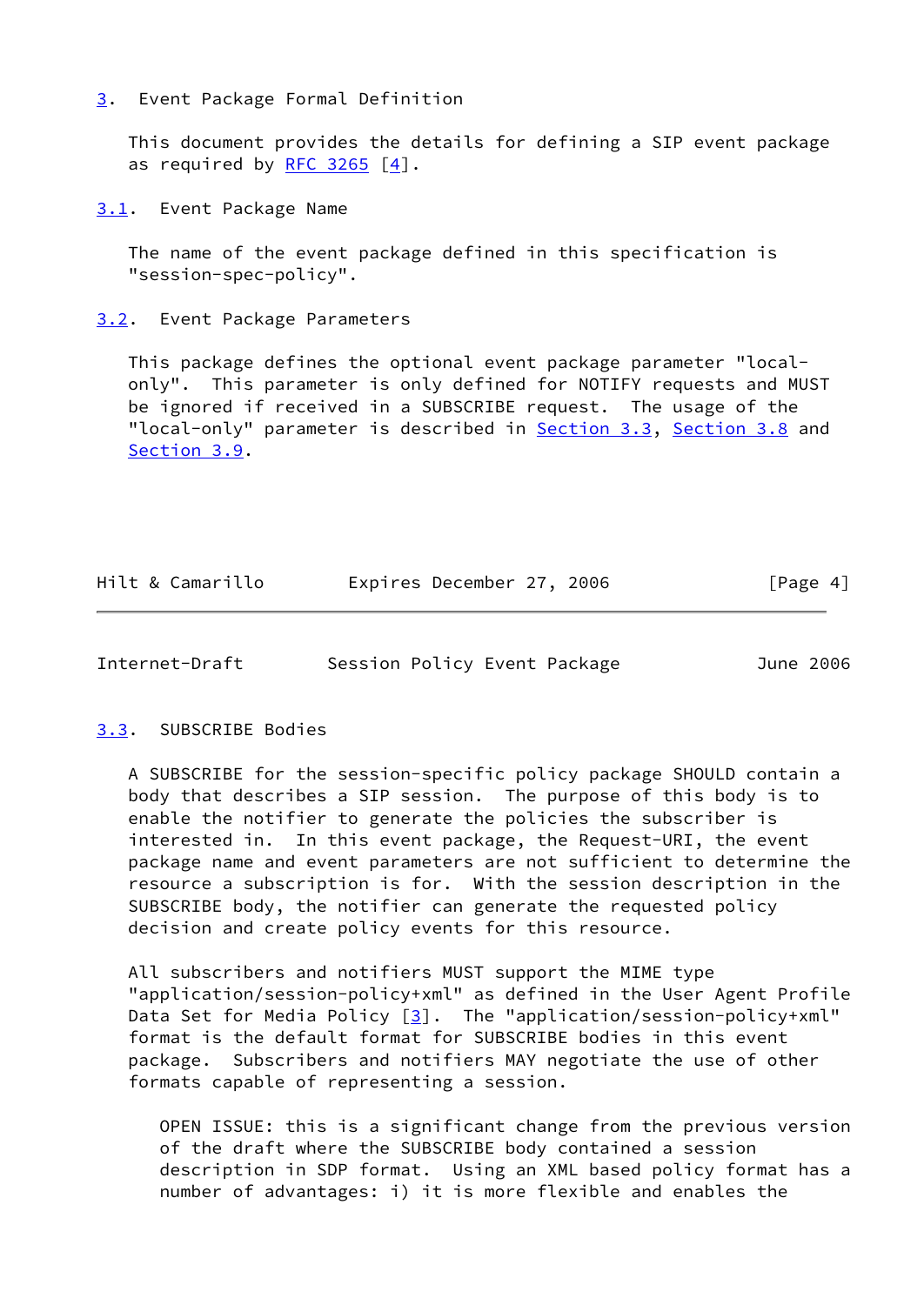inclusion of information that can't be expressed via SDP (e.g. the target URI), ii) it enables the encoding of local and remote session descriptions in a single document (not requiring the use of MIME multipart and new content disposition types), and iii) aligns the formats used for session-specific and session independent policies. However, a drawback is that it requires the UA to generate these XML documents instead of simply inserting the session description.

 Note: the "application/session-policy+xml" format does not yet support all functionality needed for the use in SUBSCRIBE bodies.

 Subscriptions to the session-specific policy package are typically created in conjunction with an SDP offer/answer exchange [\[7\]](#page-15-9) during the establishment of a session (see  $[6]$  $[6]$ ). If used with an offer/ answer exchange, the subscriber SHOULD insert the representation of the local session description in the SUBSCRIBE body. The local session description is the one that was created by the subscriber (e.g. the offer if the subscriber has initiated the offer/answer exchange).

 The subscriber SHOULD also include a representation of the remote session description in the SUBSCRIBE body. The remote session description is the one the subscriber has received (i.e. the answer if the subscriber has initiated the offer/answer exchange). In some scenarios, the remote session description is not available to the

| Hilt & Camarillo | Expires December 27, 2006 |  | [Page 5] |  |
|------------------|---------------------------|--|----------|--|
|                  |                           |  |          |  |

<span id="page-5-1"></span>Internet-Draft Session Policy Event Package June 2006

 subscriber at the time the subscription to session-specific policies is established. In this case, the initial SUBSCRIBE message SHOULD only contain a representation of the local session description. When the remote description becomes available, the subscriber SHOULD refresh the subscription by sending another SUBSCRIBE request, which then contains the local and the remote session description. The subscriber MAY skip sending the remote session description to the notifier if it has received a NOTIFY with the "local-only" parameter. A notifier will typically include this parameter in a NOTIFY when it has received the local session description and does not need to see the remote session description.

<span id="page-5-0"></span>[3.4](#page-5-0). Subscription Duration

A subscription to the session-specific policy package is usually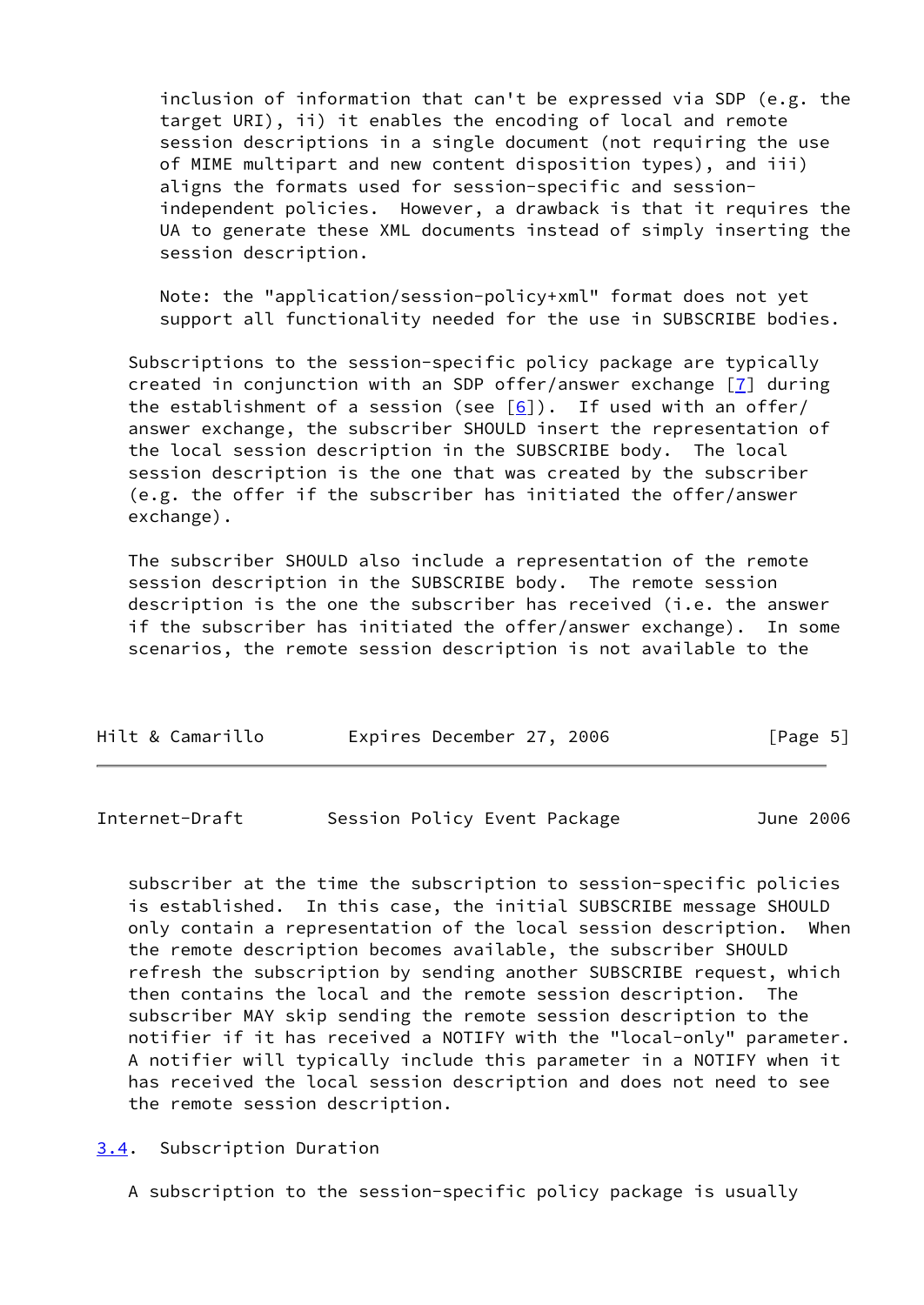established at the beginning of a session and terminated when the corresponding session ends (it may, of course, be terminated earlier). A typical duration of a phone call is a few minutes.

 Since the duration of a subscription to the session-specific policy package is closely related to the lifetime of the corresponding session, the value for the duration of a subscription is largely irrelevant. However, it SHOULD be longer than the typical duration of a session. The default subscription duration for this event package is set to two hours.

## <span id="page-6-0"></span>[3.5](#page-6-0). NOTIFY Bodies

 In this event package, the body of a notification contains the session policy requested by the subscriber. All subscribers and notifiers MUST support the format "application/session-policy+xml" [\[3](#page-15-8)] as a format for NOTIFY bodies.

 The SUBSCRIBE request MAY contain an Accept header field. If no such header field is present, it has a default value of "application/ session-policy+xml". If the header field is present, it MUST include "application/session-policy+xml", and MAY include any other MIME type capable of representing session-specific policies. As defined [RFC](https://datatracker.ietf.org/doc/pdf/rfc3265)  $3265$   $[4]$ , the body of notifications MUST be in one of the formats defined in the Accept header of the SUBSCRIBE request or in the default format.

 If the notifier uses the same format in NOTIFY bodies that was used by the subscriber in the SUBSCRIBE body (e.g. "application/ session-policy+xml"), the notifier can expect that the subscriber supports all format extensions that were used in the SUBSCRIBE body. However, the notifier cannot assume that the subscriber supports other extensions beyond that. If the notifier uses other format

| Hilt & Camarillo | Expires December 27, 2006 | [Page 6] |
|------------------|---------------------------|----------|
|------------------|---------------------------|----------|

<span id="page-6-1"></span>Internet-Draft Session Policy Event Package June 2006

 extensions, it cannot count on the fact that they will be understood by the subscriber. The rationale behind this is that the notifier will often return a modified version of the document that was submitted by the subscriber.

 If the SUBSCRIBE request contained a representation of the local session description and the subscription was accepted, then the NOTIFY body MUST contain a policy for the local session description.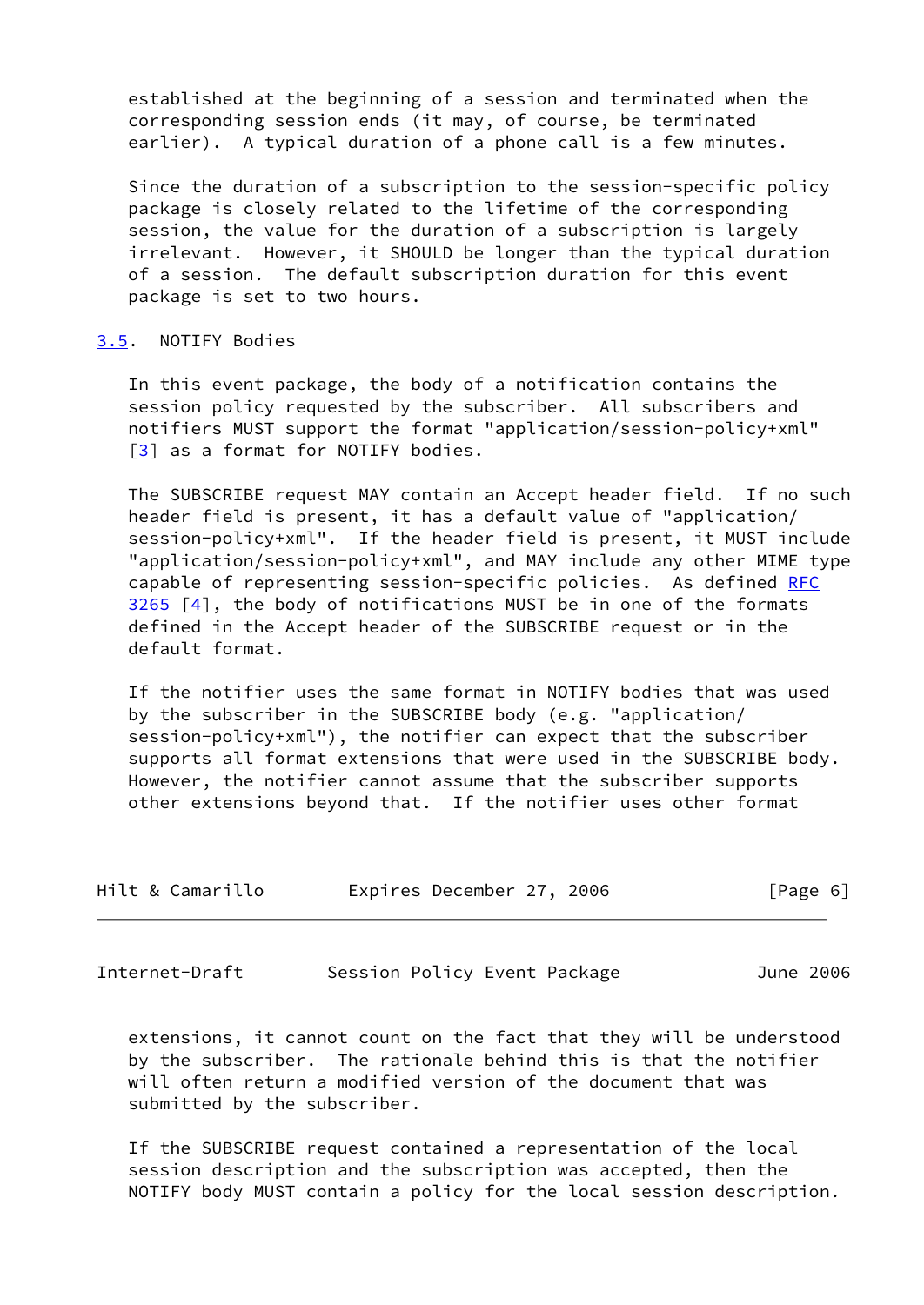If the SUBSCRIBE request of an accepted subscription contained the local and the remote session description, then the NOTIFY body MUST contain two policies, one for the local and one for the remote session description.

<span id="page-7-0"></span>[3.6](#page-7-0). Subscriber generation of SUBSCRIBE requests

 The subscriber follows the general rules for generating SUBSCRIBE requests defined in  $\lceil 4 \rceil$ . The subscriber SHOULD include enough information in the SUBSCRIBE body to accurately describe the session for which it seeks to receive session-specific policies. It SHOULD use the most recent session description if multiple versions are available.

 OPEN ISSUE: is there a need to define a basic set of elements a subscriber should try to include (if known/applicable)?

 A user agent can, of course, change the session description of an ongoing session. A change in the session description will typically affect the policy decisions for this session. A subscriber SHOULD therefore refresh the subscription to session-specific policies every time the session description of a session changes. It does so by sending a SUBSCRIBE request, which contains the details of the updated session descriptions.

 Session policies can contain sensitive information. Moreover, policy decisions can significantly impact the behavior of a user agent. A user agent should therefore verify the identity of a policy server and make sure that policies have not been altered in transit. All implementations of this package MUST support TLS  $[2]$  and the SIPS URI scheme. A subscriber SHOULD use SIPS URIs, if possible, when subscribing to session-specific policies so that policies are transmitted over TLS. If possible, subscribers SHOULD perform server authentication, for example, via TLS or another transport mechanism.

<span id="page-7-1"></span>[3.7](#page-7-1). Notifier processing of SUBSCRIBE requests

 All subscriptions to session-specific policies SHOULD be authenticated and authorized before approval. The notifier SHOULD authenticate the subscriber using any of the techniques available

| Hilt & Camarillo | Expires December 27, 2006 |  | [Page 7] |
|------------------|---------------------------|--|----------|
|------------------|---------------------------|--|----------|

<span id="page-7-2"></span>

| Internet-Draft | Session Policy Event Package |  |  | June 2006 |
|----------------|------------------------------|--|--|-----------|
|----------------|------------------------------|--|--|-----------|

through SIP, including digest, S/MIME, TLS or other transport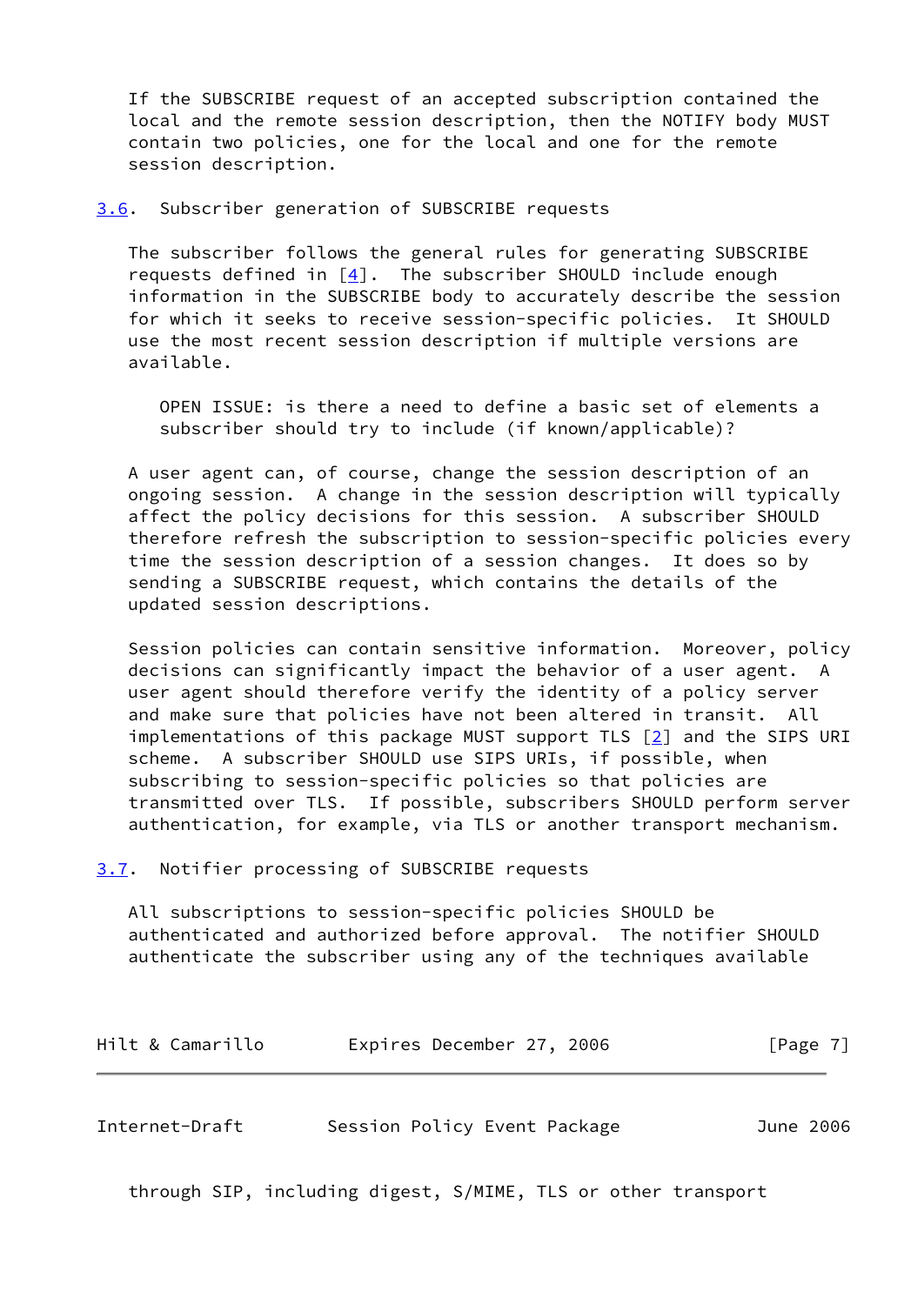specific mechanisms. Administrators SHOULD use a SIPS URI as a policy server URI.

 The authorization policy is at the discretion of the administrator. It is RECOMMENDED that all users are allowed to subscribe to the session-specific policies of their sessions. A subscription to this event package will typically be established by a device that needs to know about the policies for its sessions. However, subscriptions may also be established by applications and automata (e.g. a conference server). In those cases, an authorization policy will typically be provided for these applications.

 Responding timely to a SUBSCRIBE request is crucial for this event package. A notifier must minimize the time needed for processing SUBSCRIBE requests and generating the initial NOTIFY. This includes minimizing the time needed to generate an initial policy decision. A short response time is in particular important for this event package since it minimizes the delay for fetching policies during an INVITE transaction and therefore reduces call setup time. In addition, subscriptions to session-specific policies can be established while the subscriber is in an INVITE transaction at a point where it has received the 200 OK but before sending the ACK. Delaying the creation of the initial NOTIFY would delay the transmission of the ACK (a more detailed discussion of this scenario can be found in  $[6]$  $[6]$ .

<span id="page-8-0"></span>[3.8](#page-8-0). Notifier generation of NOTIFY requests

 A notifier sends a notification in response to SUBSCRIBE requests as defined in [RFC 3265](https://datatracker.ietf.org/doc/pdf/rfc3265)  $[4]$  $[4]$ . In addition, a notifier MAY send a notification at any time during the subscription. Typically, it will send one every time the policy decision this subscription is for has changed. When and why a policy decision changes is entirely at the discretion of the administrator. A change in the policy decision may be triggered, for example, by a change in the network status, a change in the services used by the user or by an update of the service level agreement.

 The policy document in a NOTIFY body MUST represent a complete policy decision. Notifications that contain the deltas to previous policy decisions or partial policy decisions are not supported in this event package.

 The policy decision to reject a session is expressed by returning an empty NOTIFY body. The notifier MAY terminate the subscription after sending such a notification if it can be expected that this decision will not change in the foreseeable future. The notifier SHOULD keep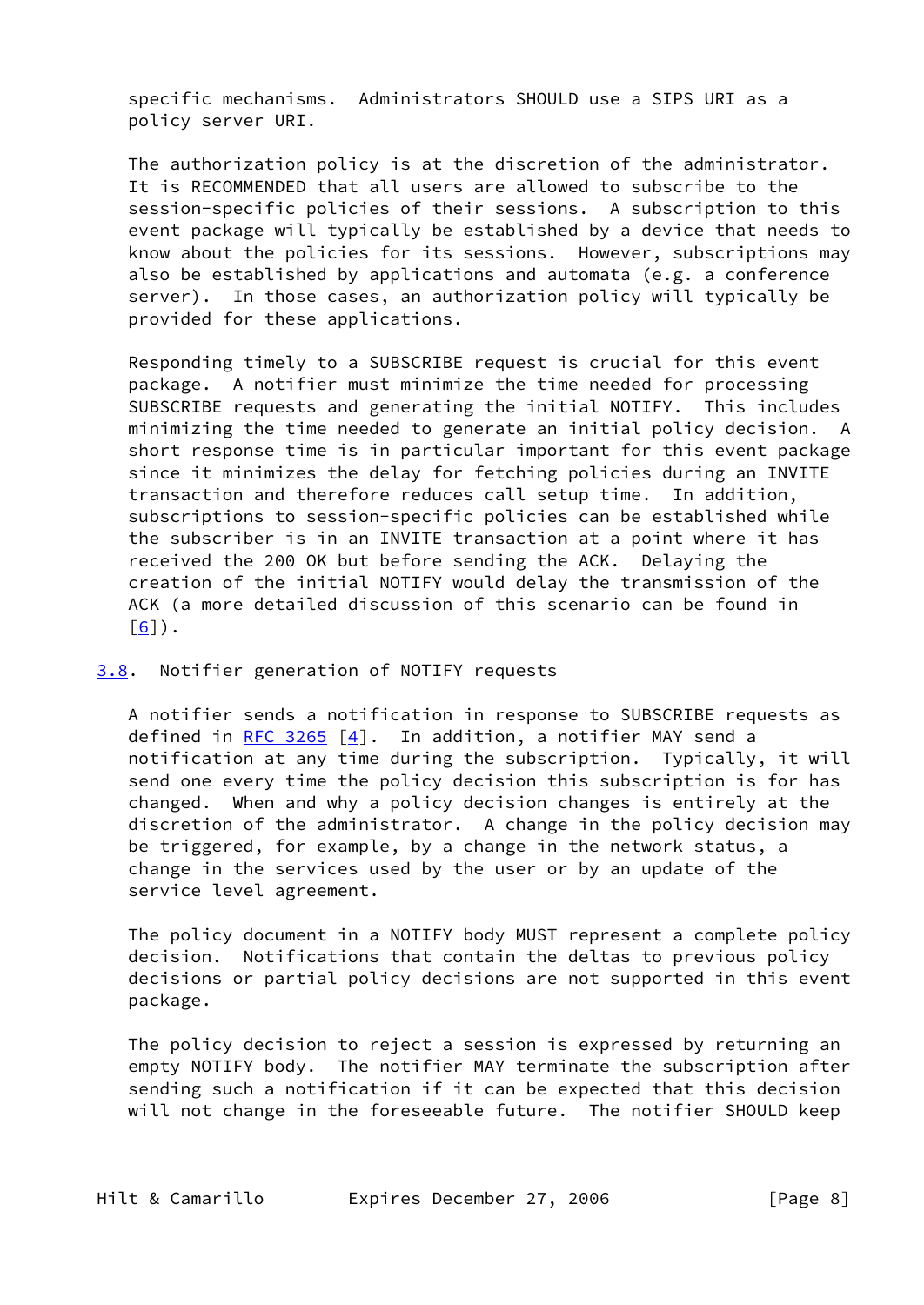<span id="page-9-1"></span> the subscription alive, if it expects that the session can be admitted at a later point in time. A session is admitted by returning a policy decision document that requires some or no changes to the session. The decision to admit a session and possibly the changes needed are expressed in the format negotiated for the NOTIFY body (e.g. "application/session-policy+xml").

 Some session-specific policies do not require the disclosure of the remote session description to the notifier. If a notifier determines that this is the case after receiving a SUBSCRIBE request, it MAY include the "local-only" event parameter in NOTIFY requests.

<span id="page-9-0"></span>[3.9](#page-9-0). Subscriber processing of NOTIFY requests

 A subscriber SHOULD apply the policy decision received in a NOTIFY to the session associated with this subscription.

 If the subscriber receives a notification with an empty body, the session has been rejected. The subscriber SHOULD NOT attempt to establish this session. However, the subscriber MAY still keep up the subscription to session-specific policies for this session since the policy decision may change and the session may be admitted at a later time. If the notifier has terminated the subscription, the subscriber SHOULD NOT try to re-subscribe for the same session.

 A subscriber may receive an update to a policy decision for a session that is already established. The subscriber SHOULD apply the new policy decision to this session. It may need to generate a re-INVITE or UPDATE request in this session if the session description has changed or it may need to terminate this session.

 If the subscriber receives a NOTIFY that contains the "local-only" event parameter, it MAY stop inserting the remote session description in SUBSCRIBE requests within this subscription. It MAY skip refreshing the subscription in order to convey information about the remote session description to the notifier.

<span id="page-9-2"></span>[3.10](#page-9-2). Handling of forked requests

 This event package allows the creation of only one dialog as a result of an initial SUBSCRIBE request. The techniques to achieve this behavior are described in  $[4]$  $[4]$ .

<span id="page-9-3"></span>[3.11](#page-9-3). Rate of notifications

It is anticipated that the rate of policy changes will be very low.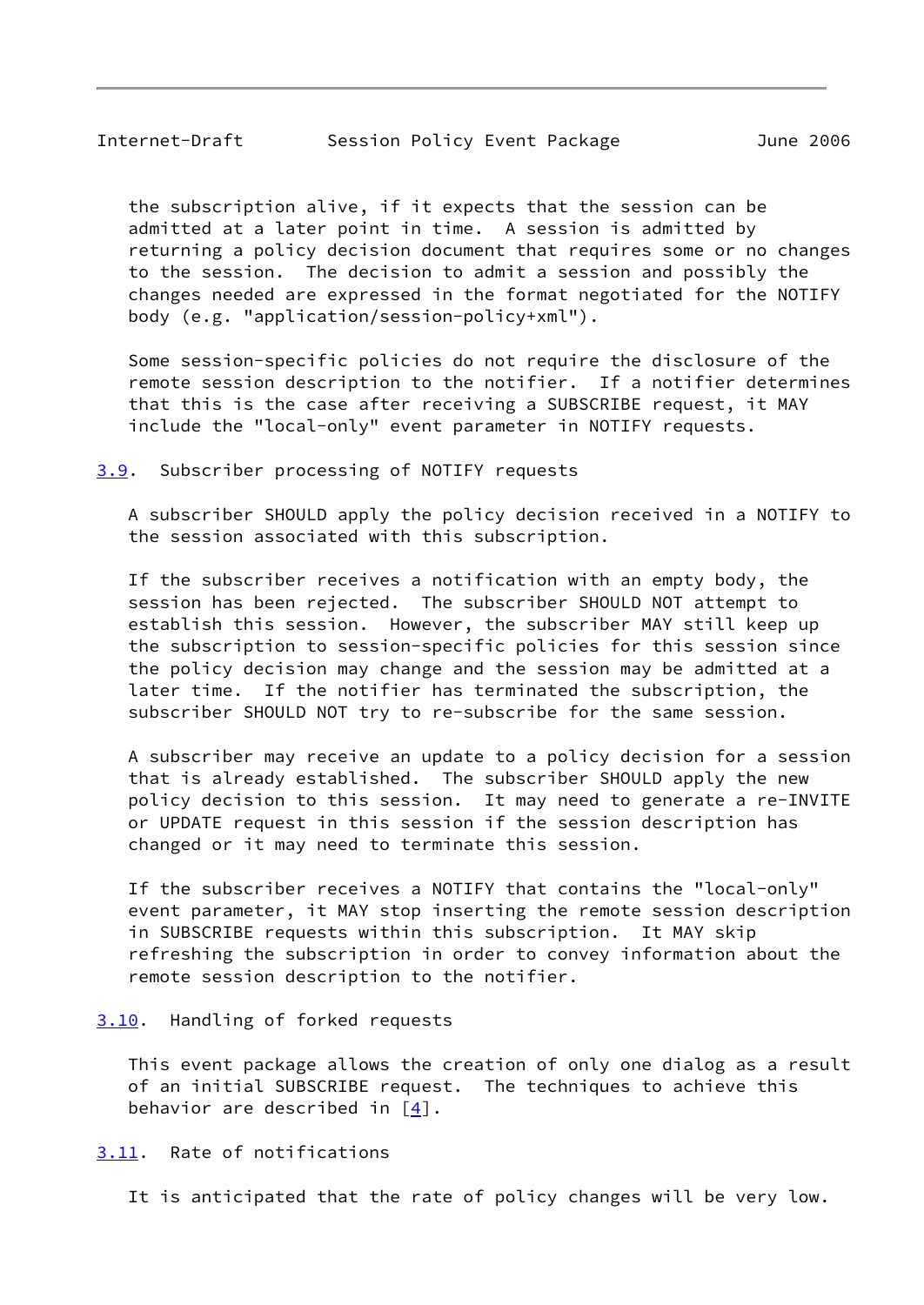In any case, notifications SHOULD NOT be generated at a rate of more than once every five seconds.

| Hilt & Camarillo | Expires December 27, 2006 | [Page 9] |
|------------------|---------------------------|----------|
|------------------|---------------------------|----------|

<span id="page-10-1"></span>

| Internet-Draft |  | Session Policy Event Package | June 2006 |
|----------------|--|------------------------------|-----------|
|                |  |                              |           |

#### <span id="page-10-0"></span>[3.12](#page-10-0). State Agents

State agents play no role in this package.

<span id="page-10-2"></span>[3.13](#page-10-2). Examples

 The following message flow illustrates how a user agent (Alice's phone) can subscribe to session-specific policies when establishing a call (here to Bob's phone). The flow assumes that the user agent has already received the policy server URI (e.g. through configuration or as described in  $[6]$  $[6]$ ) and it does not show messages for authentication on transport or SIP level.

 These call flow examples are informative and not normative. Implementers should consult the main text of this document for exact protocol details.

| Policy Server   | Alice        | Bob |
|-----------------|--------------|-----|
| $(1)$ SUBSCRIBE |              |     |
| $(2)$ 200 OK    |              |     |
| (3) NOTIFY      |              |     |
| $(4)$ 200 OK    |              |     |
|                 | (5) INVITE   |     |
|                 | $(6)$ 200 OK |     |
|                 | $(7)$ ACK    |     |
| (8) SUBSCRIBE   |              |     |
| $(9)$ 200 OK    |              |     |
|                 |              |     |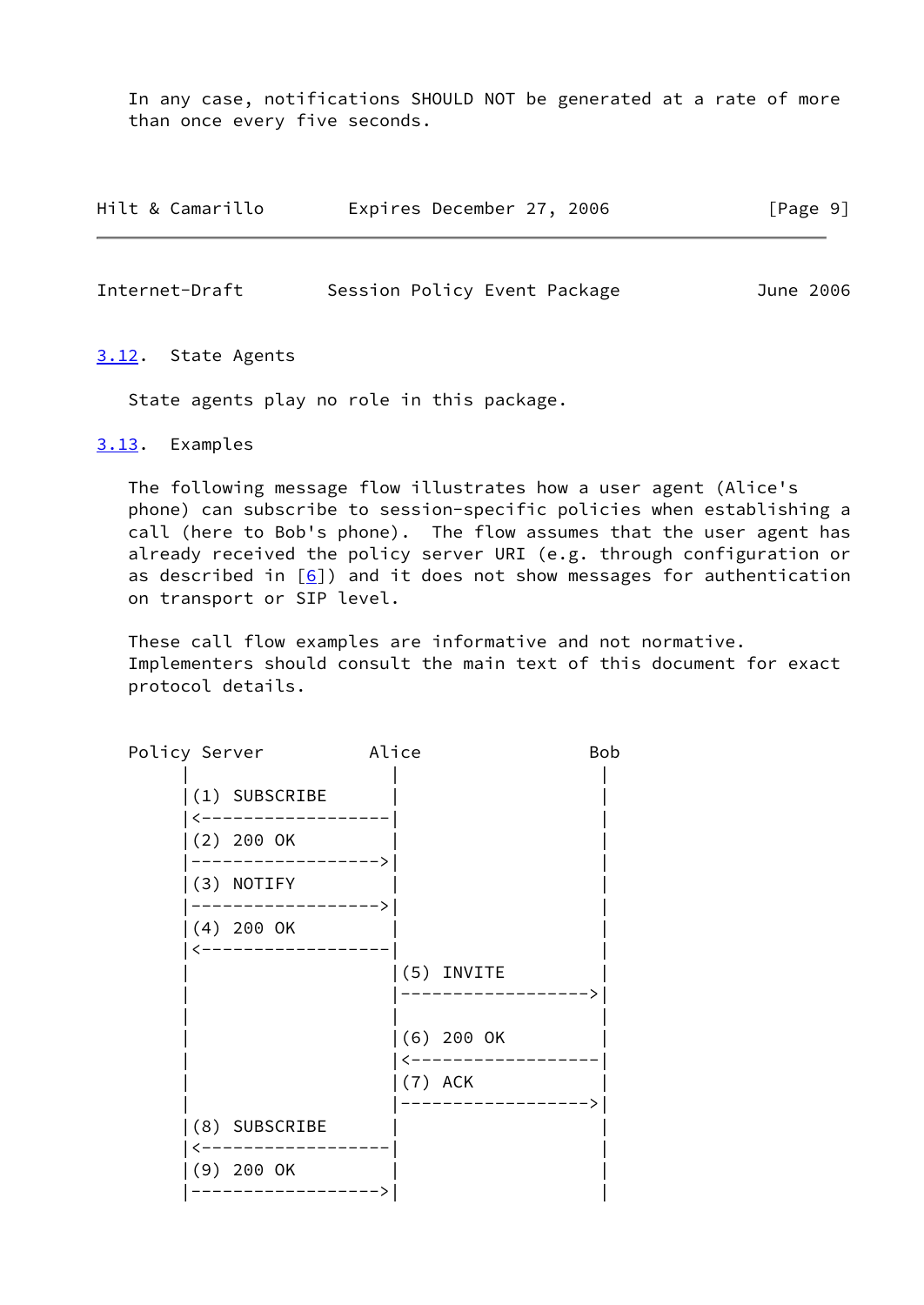|(10) NOTIFY | | |------------------>| | |(11) 200 OK | | |<------------------| |  $\mathbf{I}$  |  $\mathbf{I}$  |  $\mathbf{I}$  |  $\mathbf{I}$  |  $\mathbf{I}$  |  $\mathbf{I}$ 

Message Details

| Hilt & Camarillo                                                          | Expires December 27, 2006                                                                                                                                                                                                                                                                                                                                                                                                                                                                                                                                    | [Page 10] |
|---------------------------------------------------------------------------|--------------------------------------------------------------------------------------------------------------------------------------------------------------------------------------------------------------------------------------------------------------------------------------------------------------------------------------------------------------------------------------------------------------------------------------------------------------------------------------------------------------------------------------------------------------|-----------|
| Internet-Draft                                                            | Session Policy Event Package                                                                                                                                                                                                                                                                                                                                                                                                                                                                                                                                 | June 2006 |
|                                                                           | (1) SUBSCRIBE Alice -> Policy Server                                                                                                                                                                                                                                                                                                                                                                                                                                                                                                                         |           |
| Max-Forwards: 70<br>CSeq: 1 SUBSCRIBE<br>Expires: 7200<br>Content-Length: | SUBSCRIBE sips:policy@biloxi.example.com SIP/2.0<br>Via: SIP/2.0/TLS pc.biloxi.example.com:5061<br>;branch=z9hG4bK74bf<br>From: Alice <sips:alice@biloxi.example.com>;tag=8675309<br/>To: PS <sips:policy@biloxi.example.com><br/>Call-ID: rt4353gs2egg@pc.biloxi.example.com<br/>Contact: <sips:alice@pc.biloxi.example.com><br/>Event: session-spec-policy<br/>Accept: application/session-policy+xml<br/>Content-Type: application/session-policy+xml</sips:alice@pc.biloxi.example.com></sips:policy@biloxi.example.com></sips:alice@biloxi.example.com> |           |
|                                                                           | [Local session description (offer)]                                                                                                                                                                                                                                                                                                                                                                                                                                                                                                                          |           |
|                                                                           | $(2)$ 200 OK Policy Server $\rightarrow$ Alice<br>(3) NOTIFY Policy Server -> Alice                                                                                                                                                                                                                                                                                                                                                                                                                                                                          |           |
| Max-Forwards: 70<br>CSeq: 1 NOTIFY                                        | NOTIFY sips:alice@pc.biloxi.example.com SIP/2.0<br>Via: SIP/2.0/TLS srvr.biloxi.example.com:5061<br>;branch=z9hG4bK74br<br>From: PS <sips:policy@biloxi.example.com>;tag=31451098<br/>To: Alice <sips:alice@biloxi.example.com>;tag=8675309<br/>Call-ID: rt4353gs2egg@pc.biloxi.example.com</sips:alice@biloxi.example.com></sips:policy@biloxi.example.com>                                                                                                                                                                                                 |           |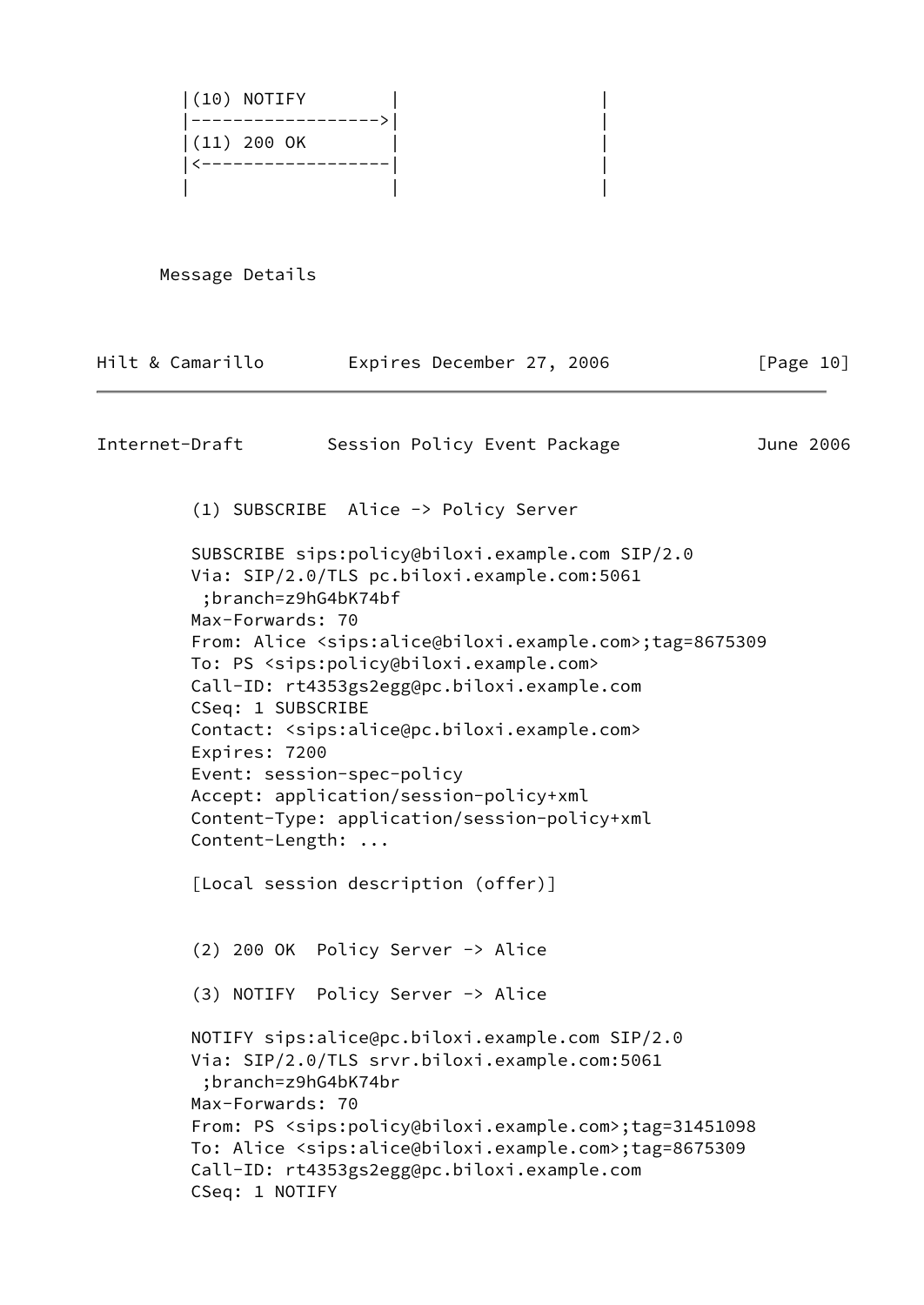Event: session-spec-policy Subscription-State: active;expires=7200 Content-Type: application/session-policy+xml Content-Length: ... [Policy for local session description (offer)] (4) 200 OK Alice -> Policy Server (5) INVITE Alice -> Bob (6) 200 OK Bob -> Alice (7) ACK Alice -> Bob Hilt & Camarillo Expires December 27, 2006 [Page 11] Internet-Draft Session Policy Event Package June 2006 (8) SUBSCRIBE Alice -> Policy Server SUBSCRIBE sips:policy@biloxi.example.com SIP/2.0 Via: SIP/2.0/TLS pc.biloxi.example.com:5061

> <span id="page-12-0"></span> ;branch=z9hG4bKna998sl Max-Forwards: 70 From: Alice <sips:alice@biloxi.example.com>;tag=8675309 To: PS <sips:policy@biloxi.example.com>;tag=31451098 Call-ID: rt4353gs2egg@pc.biloxi.example.com CSeq: 2 SUBSCRIBE Expires: 7200 Event: session-spec-policy Accept: application/session-policy+xml Content-Type: application/session-policy+xml Content-Length: ...

 [Local session description (offer)] [Remote session description (answer)]

 (9) 200 OK Policy Server -> Alice (10) NOTIFY Policy Server -> Alice NOTIFY sips:alice@pc.biloxi.example.com SIP/2.0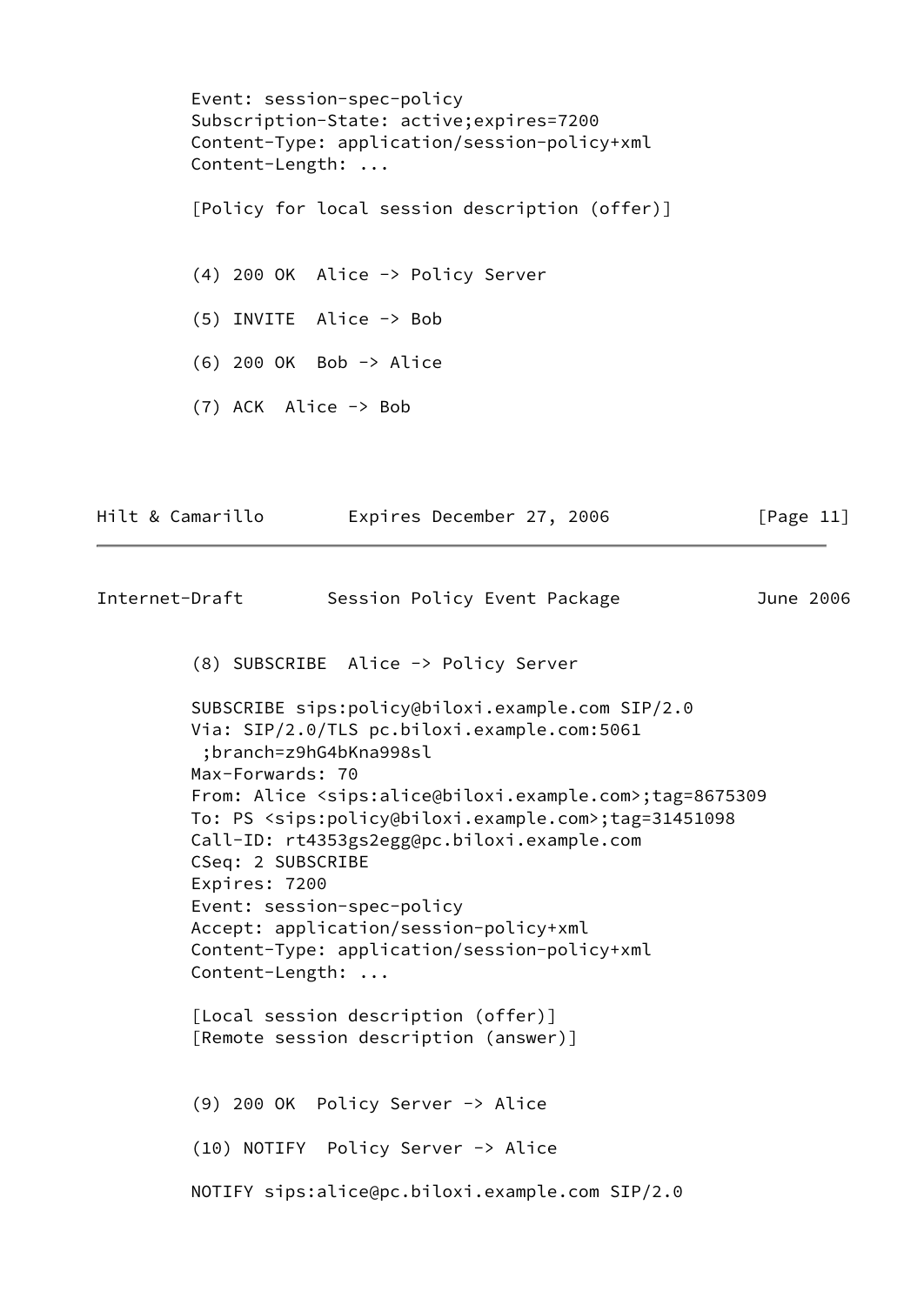Via: SIP/2.0/TLS srvr.biloxi.example.com:5061 ;branch=z9hG4bKna998sk Max-Forwards: 70 From: PS <sips:policy@biloxi.example.com>;tag=31451098 To: Alice <sips:alice@biloxi.example.com>;tag=8675309 Call-ID: rt4353gs2egg@pc.biloxi.example.com CSeq: 2 NOTIFY Event: session-spec-policy Subscription-State: active;expires=7200 Content-Type: application/session-policy+xml Content-Length: ... [Policy for local session description (offer)] [Policy for remote session description (answer)]

F6 200 OK Alice -> Policy Server

<span id="page-13-0"></span>[4](#page-13-0). Security Considerations

Session policies can significantly change the behavior of a user

| Hilt & Camarillo | Expires December 27, 2006 | [Page 12] |
|------------------|---------------------------|-----------|
|------------------|---------------------------|-----------|

<span id="page-13-1"></span>

| Internet-Draft | Session Policy Event Package |  | June 2006 |
|----------------|------------------------------|--|-----------|
|----------------|------------------------------|--|-----------|

 agent and can therefore be used by an attacker to compromise a user agent. For example, session policies can be used to set up a user agent so that it is unable to successfully establish a session (e.g. by setting the available bandwidth to zero). Such a policy can be submitted to the user agent during a session, which will cause the UA to terminate the session.

 A user agent transmits session information to a policy server. This session information may contain sensitive data the user may not want an eavesdropper or an unauthorized policy server to see. In particular, the session information may contain the encryption keys for media streams. Vice versa, session policies may also contain sensitive information about the network or service level agreements the service provider may not want to disclose to an eavesdropper or an unauthorized user agent.

 To prevent these attacks, a subscriber using this event package SHOULD authenticate the notifier (i.e. the policy server) before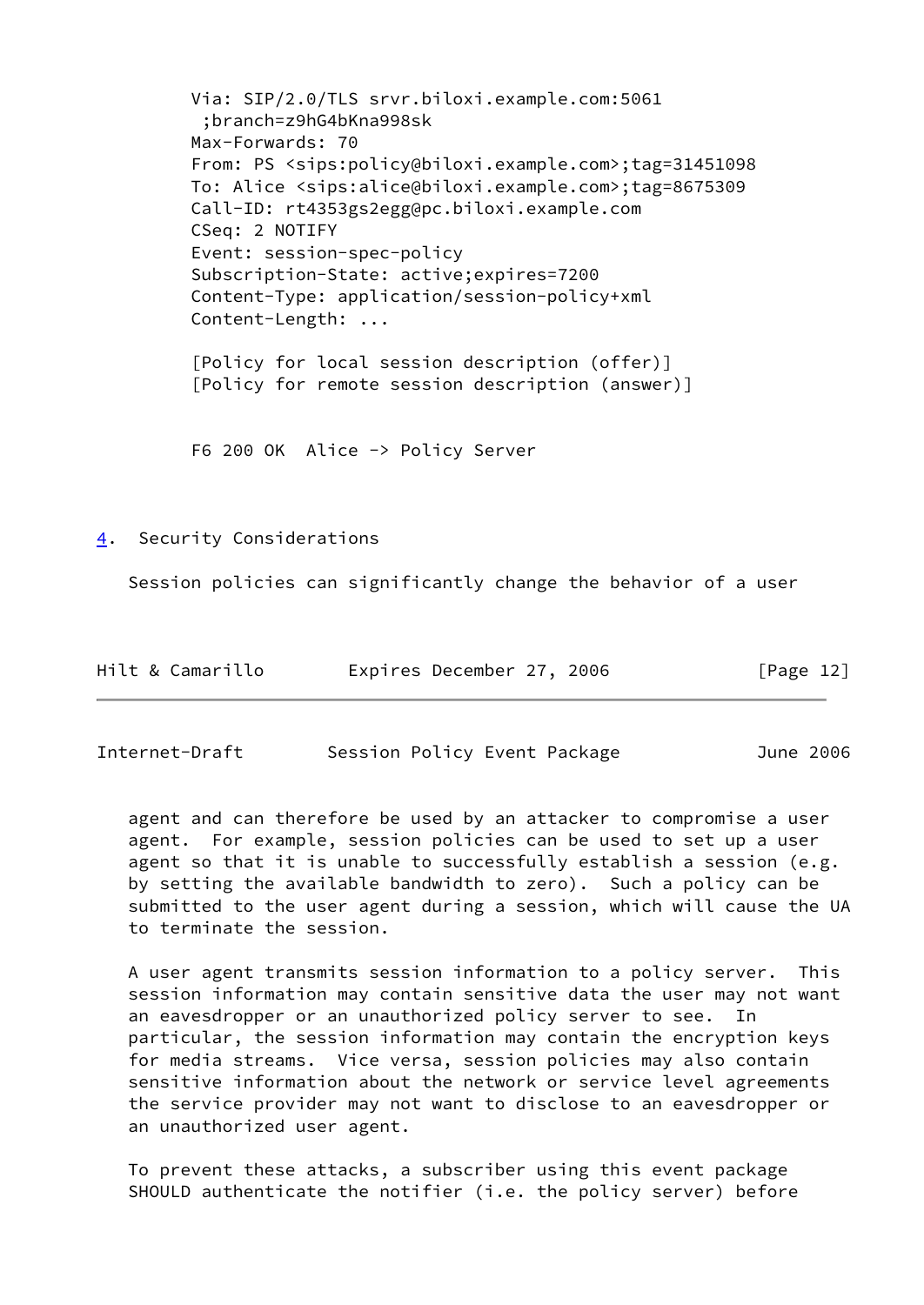disclosing session information or accepting a session policy. This requires the subscriber to perform server authentication which can be done, for example, via TLS or another transport mechanism. A subscriber SHOULD use SIPS URIs, if possible, when subscribing to session-specific policy events so that policies are transmitted over TLS.

 Similarly, notifiers SHOULD authenticate subscribers using any of the techniques available through SIP, including digest, S/MIME, TLS or other transport specific mechanisms. Administrators SHOULD use SIPS URIs as policy server URIs.

 A session description may contain sensitive information a subscriber does not want to share with the notifier. For example, a user agent may not want to share the media encryption keys with the policy server. The subscriber should therefore ensure that it is only sending session information to the notifier that it is willing to disclose.

#### <span id="page-14-0"></span>[5](#page-14-0). IANA Considerations

<span id="page-14-1"></span>[5.1](#page-14-1). Event Package Name

 This specification registers an event package, based on the registration procedures defined in [RFC 3265](https://datatracker.ietf.org/doc/pdf/rfc3265) [\[2](#page-15-10)]. The following is the information required for such a registration:

Package Name: session-spec-policy

| Hilt & Camarillo | Expires December 27, 2006 | [Page 13] |
|------------------|---------------------------|-----------|
|------------------|---------------------------|-----------|

<span id="page-14-3"></span>Internet-Draft Session Policy Event Package June 2006

Package or Template-Package: This is a package.

 Published Document: RFC XXXX (Note to RFC Editor: Please fill in XXXX with the RFC number of this specification).

Person to Contact: Volker Hilt, volkerh@bell-labs.com.

## <span id="page-14-2"></span>[Appendix A.](#page-14-2) Acknowledgements

Many thanks to Jonathan Rosenberg for the many discussions and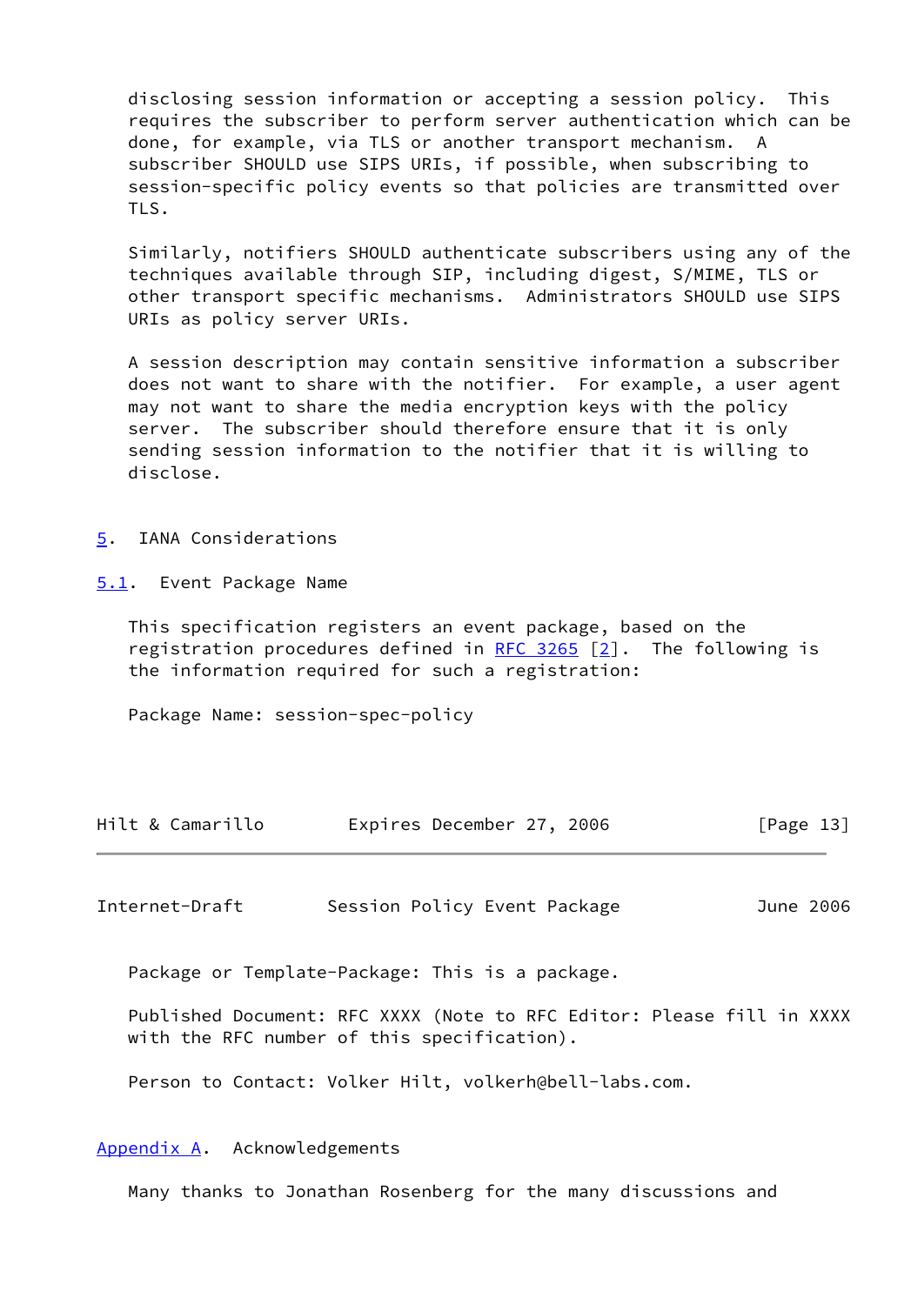suggestions for this draft.

<span id="page-15-0"></span>[6](#page-15-0). References

<span id="page-15-1"></span>[6.1](#page-15-1). Normative References

- <span id="page-15-7"></span> [1] Bradner, S., "Key words for use in RFCs to Indicate Requirement Levels", **BCP 14, [RFC 2119](https://datatracker.ietf.org/doc/pdf/rfc2119)**, March 1997.
- <span id="page-15-10"></span>[2] Dierks, T. and C. Allen, "The TLS Protocol Version 1.0", [RFC 2246](https://datatracker.ietf.org/doc/pdf/rfc2246), January 1999.
- <span id="page-15-8"></span> [3] Hilt, V., Camarillo, G., and J. Rosenberg, "A User Agent Profile Data Set for Media Policy", [draft-ietf-sipping-media-policy-dataset-01](https://datatracker.ietf.org/doc/pdf/draft-ietf-sipping-media-policy-dataset-01) (work in progress), March 2006.
- <span id="page-15-6"></span> [4] Roach, A., "Session Initiation Protocol (SIP)-Specific Event Notification", [RFC 3265,](https://datatracker.ietf.org/doc/pdf/rfc3265) June 2002.
- <span id="page-15-4"></span> [5] Rosenberg, J., Schulzrinne, H., Camarillo, G., Johnston, A., Peterson, J., Sparks, R., Handley, M., and E. Schooler, "SIP: Session Initiation Protocol", [RFC 3261,](https://datatracker.ietf.org/doc/pdf/rfc3261) June 2002.
- <span id="page-15-9"></span><span id="page-15-5"></span><span id="page-15-2"></span>[6.2](#page-15-2). Informative References
	- [6] Hilt, V., Camarillo, G., and J. Rosenberg, "A Framework for Session Initiation Protocol (SIP) Session Policies", [draft-ietf-sipping-session-policy-framework-01](https://datatracker.ietf.org/doc/pdf/draft-ietf-sipping-session-policy-framework-01) (work in progress), March 2006.
	- [7] Rosenberg, J. and H. Schulzrinne, "An Offer/Answer Model with Session Description Protocol (SDP)", [RFC 3264](https://datatracker.ietf.org/doc/pdf/rfc3264), June 2002.

| Hilt & Camarillo | Expires December 27, 2006 | [Page 14] |
|------------------|---------------------------|-----------|
|                  |                           |           |

<span id="page-15-3"></span>

| Internet-Draft | Session Policy Event Package |  | June 2006 |
|----------------|------------------------------|--|-----------|
|----------------|------------------------------|--|-----------|

Authors' Addresses

 Volker Hilt Bell Labs/Lucent Technologies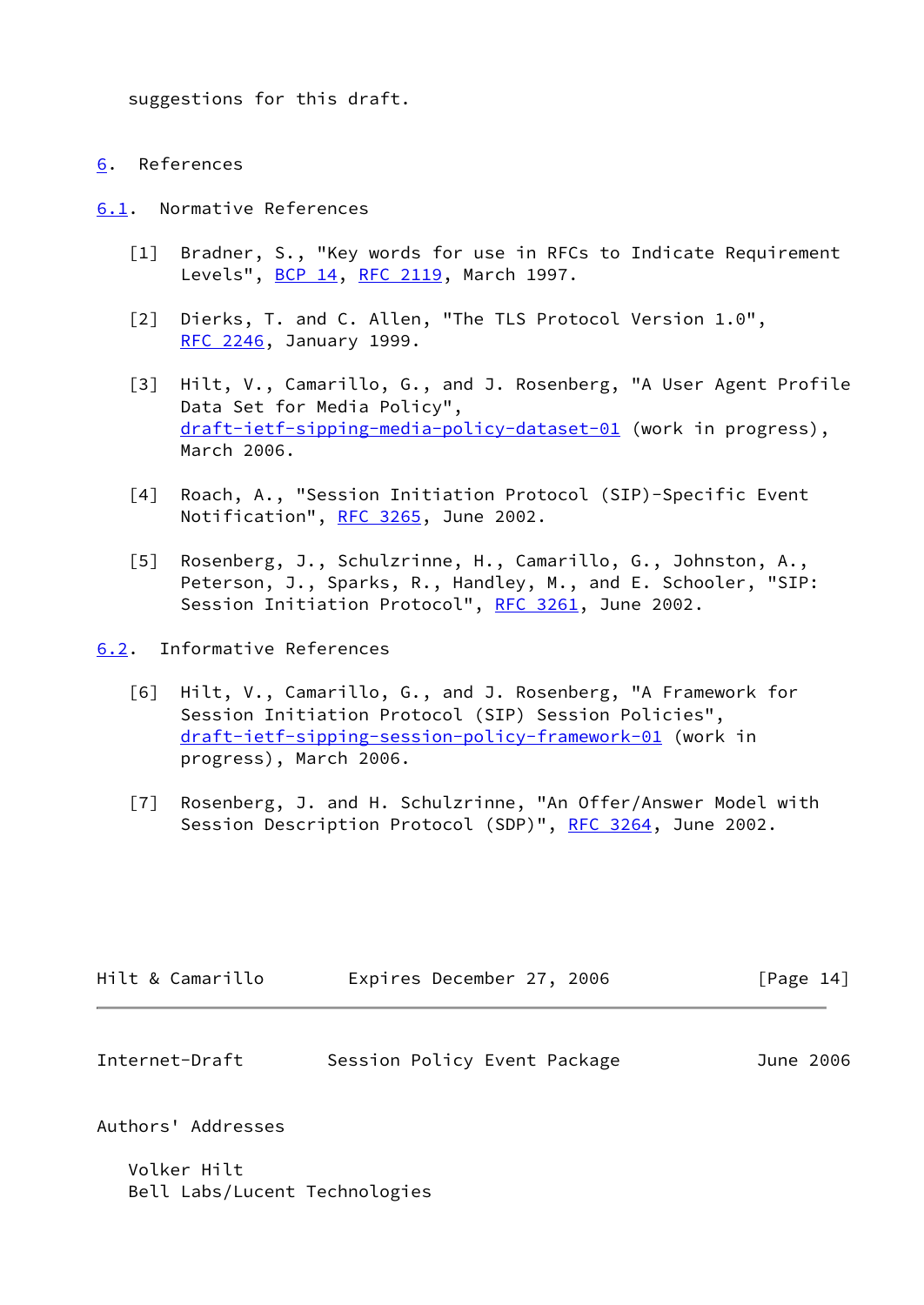101 Crawfords Corner Rd Holmdel, NJ 07733 USA

Email: volkerh@bell-labs.com

 Gonzalo Camarillo Ericsson Hirsalantie 11 Jorvas 02420 Finland

Email: Gonzalo.Camarillo@ericsson.com

Hilt & Camarillo Expires December 27, 2006 [Page 15]